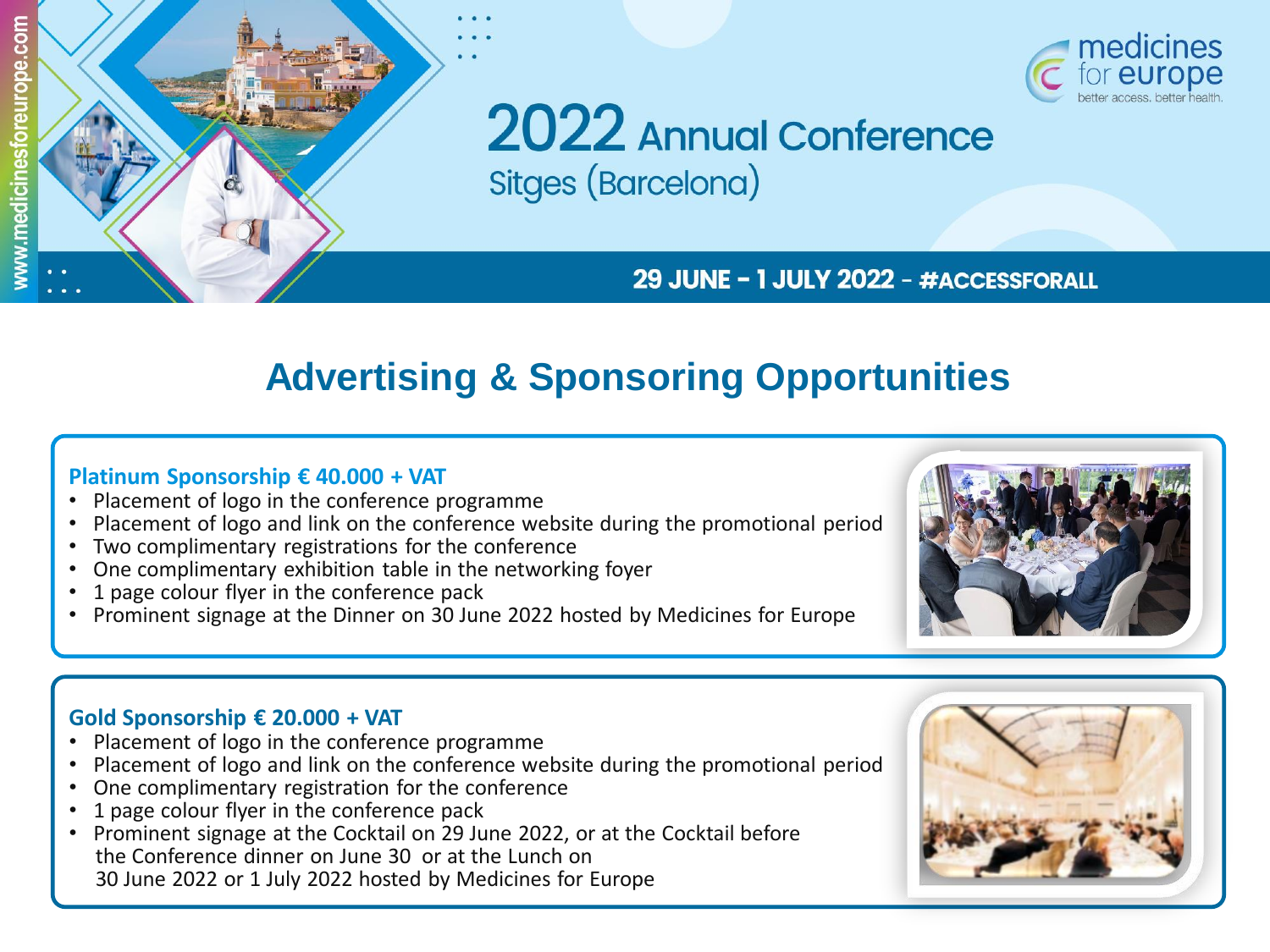



# 2022 Annual Conference Sitges (Barcelona)

# 29 JUNE - 1 JULY 2022 - #ACCESSFORALL

#### **Silver Sponsorship - € 10.000 + VAT**

- One complimentary registration for the conference
- Placement of logo in the conference programme
- Placement of logo and link on the conference website during the promotional period
- 10% discount on the Conference fee for other company delegates

#### **Speaking slot - € 5.000 + VAT**

- Company speaking slot (subject to agreement with the programme committee)
- Listing of speaker and company name on the programme
- Free access for the speaker to the full Conference
- 10% discount on the Conference Non-Member fee for other company delegates

# **Advertisement Sponsorship Options**

- Placement of logo in the conference programme  $\epsilon$  3.000
- Placement of logo and link on the conference website during the promotional period  $\epsilon$  2.000
- Placement of logo in one conference promotion email send-out to the Medicines for Europe database  $\epsilon$  3.000
- Placement of logo in two conference promotion email send-outs to the Medicines for Europe database € 5.000
- 1 page colour flyer in the conference pack  $\epsilon$  3.500



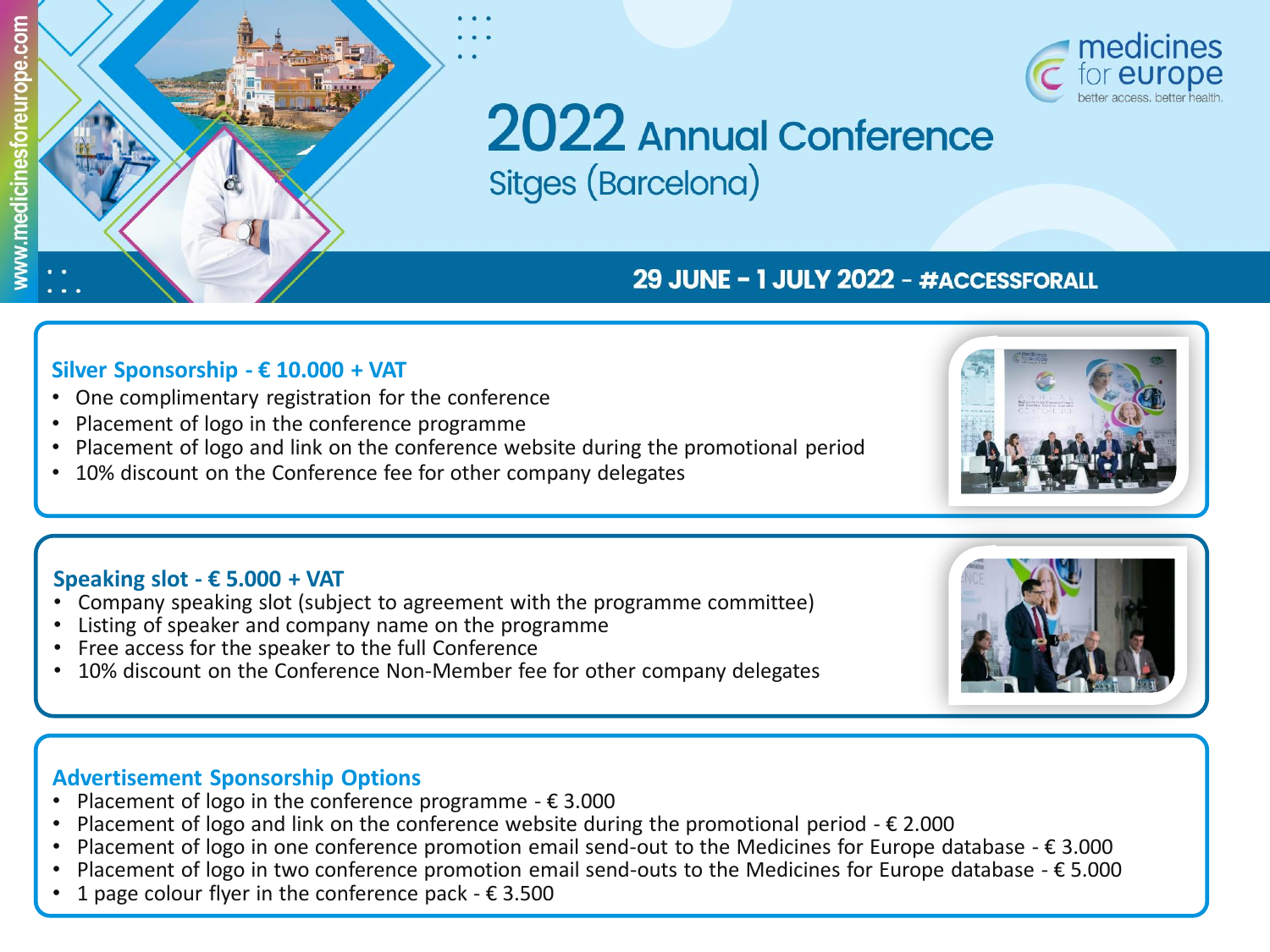



2022 Annual Conference **Sitges (Barcelona)** 

29 JUNE - 1 JULY 2022 - #ACCESSFORALL

- **Pens with Company Logo - € 5.000 + VAT**
- **Conference Bags with Company Logo - € 10.000 + VAT**
- **Wi-Fi sponsorship - € 5.000 + VAT**